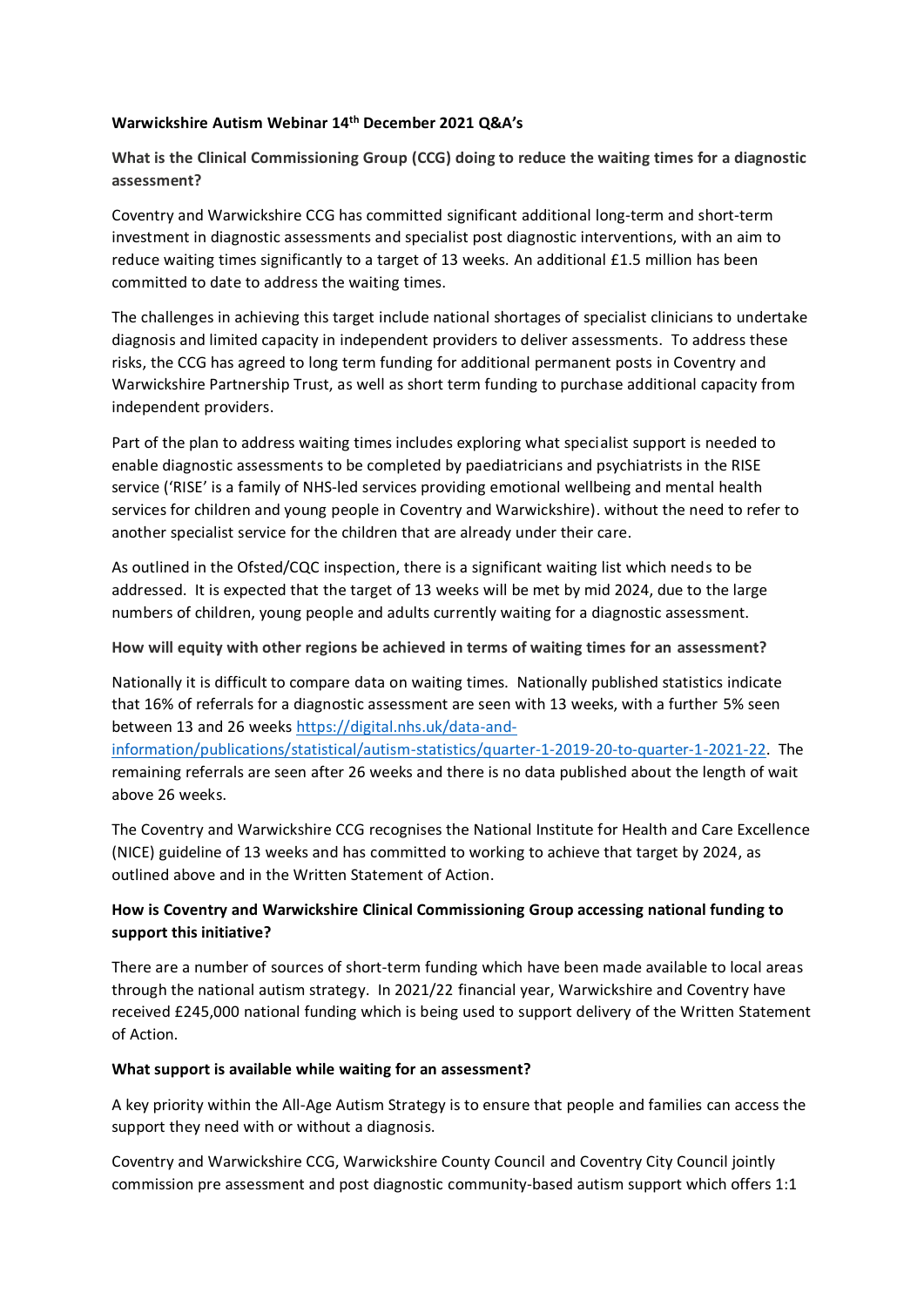appointments and peer group support, as well as autism awareness sessions and networking for parents.

## Information and Advice currently available

All individuals referred for an assessment will receive an acknowledgement letter and an information pack containing an FAQ document on diagnosis and support queries, prioritisation criteria for assessment and a Top Tips document for supporting a neurodiverse person.

Information about support available to Coventry and Warwickshire families can also be found on SEND Local offer pages:

- Coventry's Local Offer: <https://www.coventry.gov.uk/sendlocaloffer>
- Warwickshire's Local Offer:<https://www.warwickshire.gov.uk/send>

# SENDIAS (Special Education Needs Information Advice and Support Services)

- supports parents and carers of children with special educational needs and disabilities, from 0 - 25 years of age. It is a free, confidential and impartial service that offers independent support for parents and families who have children and young people with a SEND, as well as provision of independent advice directly to children (0-15yo) and young peoples (16 to 25yo) with SEND.
- Warwickshire[:https://www.warwickshire.gov.uk/send](https://www.warwickshire.gov.uk/send)
- Coventry[:https://www.coventry.gov.uk/sendlocaloffer](https://www.coventry.gov.uk/sendlocaloffer)

Warwickshire County Council's autism webpages are currently being refreshed and a new format will be available in early 2022:<https://www.warwickshire.gov.uk/autism>

The following services are currently available both pre assessment and post diagnosis:

Community Autism Support Service for children, young people and adults delivered by Coventry and Warwickshire Mind

- Available to children, young people and adults awaiting an assessment or diagnosed living in Coventry and Warwickshire. The service can provide one-to-one support (on referral only), social clubs, peer support groups, and educational sessions.
- Children and Young People support T: 024 76 631835 e: [vibes@cwmind.org.uk](mailto:vibes@cwmind.org.uk ), website: [www.cwmind.org.uk/diverseortypical](http://www.cwmind.org.uk/diverseortypical)

# Parent Training delivered by Act for Autism

- Children Autism Support Programme (CASP) Parents of autistic children (4-12), residing in Coventry and Warwickshire.
- Teenager Autism Support Programme (TASP) Parents of autistic teenagers (13-18), residing in Coventry and Warwickshire.
- Focussed on understanding, supporting and empowering people with autism. Act for Autism use a self-developed training model – the 3Cs Pathway (Connect Calm Communicate) to offer advice on additional support strategies to parents/carers of autistic people.
- There are 6 courses funning in 2022 and it is a 4-week programme. Contact [julie@](mailto:julie@actforautism.co.ukFor)[actforautism.co.uk](mailto:julie@actforautism.co.ukFor) or visi[t https://actforautism.co.uk/](https://actforautism.co.uk/) for more information.

# Coventry and Warwickshire Partnership Trust telephone clinic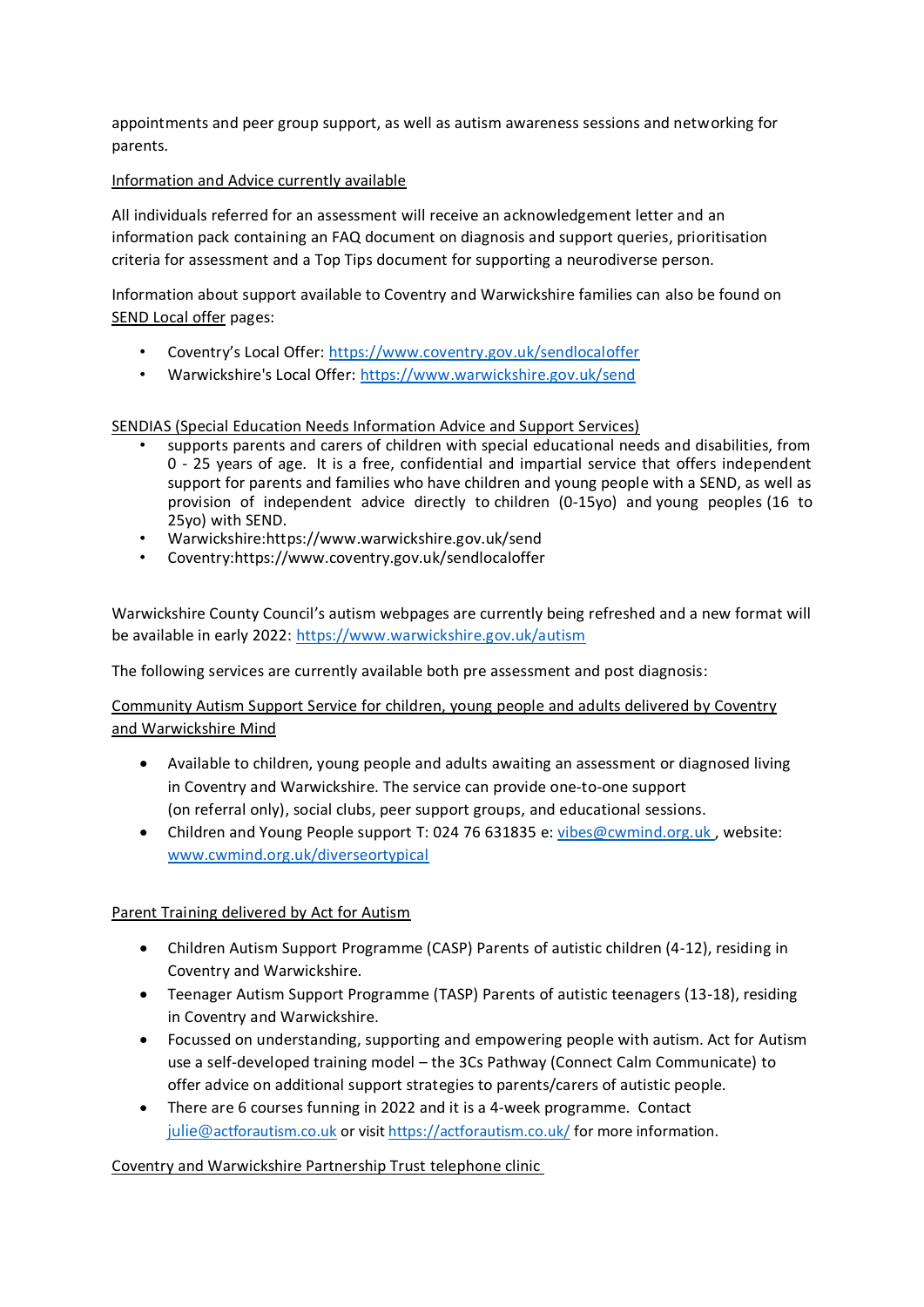- 32 hours a week to respond to calls from families on the waiting list. Calls are triaged in the central Navigation Hub and where appropriate transferred to a clinician who can offer tailored advice, pre-assessment support and signposting.
- Call 0300 200 2021

# Dimensions Tool

- A web-based app that guides users towards wellbeing support that is specific to individual need. The tool points to relevant advice, support, and local interventions after users have answered a series of multiple-choice questions related to their individuals circumstances.
- <https://cwrise.com/dimensions-tool>

# Speech and Language Therapy

The Speech and Language Therapy service aims to support children with difficulties communicating. These children may have difficulty:

- Understanding instructions
- Communicating their wants and needs
- Producing speech sounds
- Eating, drinking and swallowing

The service will support children in a range of settings including pre-schools, mainstream schools, special schools and in the community. Contact for Warwickshire is South Warwickshire NHS Foundation Trust Tel. 1926 495 321 and for Coventry - Coventry and Warwickshire Partnership Trust, Tel: 02476 961 453

# Educational Psychology Service

- A group of educational psychologists (EPs) who have in-depth knowledge of development, learning, human behaviour and relationships. Educational Psychologists work in partnership with parents/carers, school staff and other professionals to promote the learning and mental health of children and young people from birth to 25 years. Referral by nursery or preschool staff, your health visitor, social worker, family support worker, GP or children's centre staff.
- Warwickshire EP Services: <https://www.warwickshire.gov.uk/educationalpsychology>
- Coventry EP Services: [https://www.coventry.gov.uk/info/223/educational\\_psychology/3290/coventry\\_educational](https://www.coventry.gov.uk/info/223/educational_psychology/3290/coventry_educational_psychology_service) [\\_psychology\\_service](https://www.coventry.gov.uk/info/223/educational_psychology/3290/coventry_educational_psychology_service)

# **What are the plans for enhancing existing information, advice and support offer?**

Additional investment will be targeted in 2022 and 2023 to improve the information, advice and navigation to access support available to autistic people and their families pre assessment and post diagnosis. This includes an online portal of information, coproducing a range of communication resources, introducing a new navigation function to help people to access the appropriate support, peer mentors and allocated support workers. The new model will be in place by the end of 2022.

# **What support is available for young people with mental health needs?**

The Written Statement of Action includes a commitment to ensure that there is an appropriate and accessible offer within Emotional Wellbeing and Specialist Mental Health (MH) provision for autistic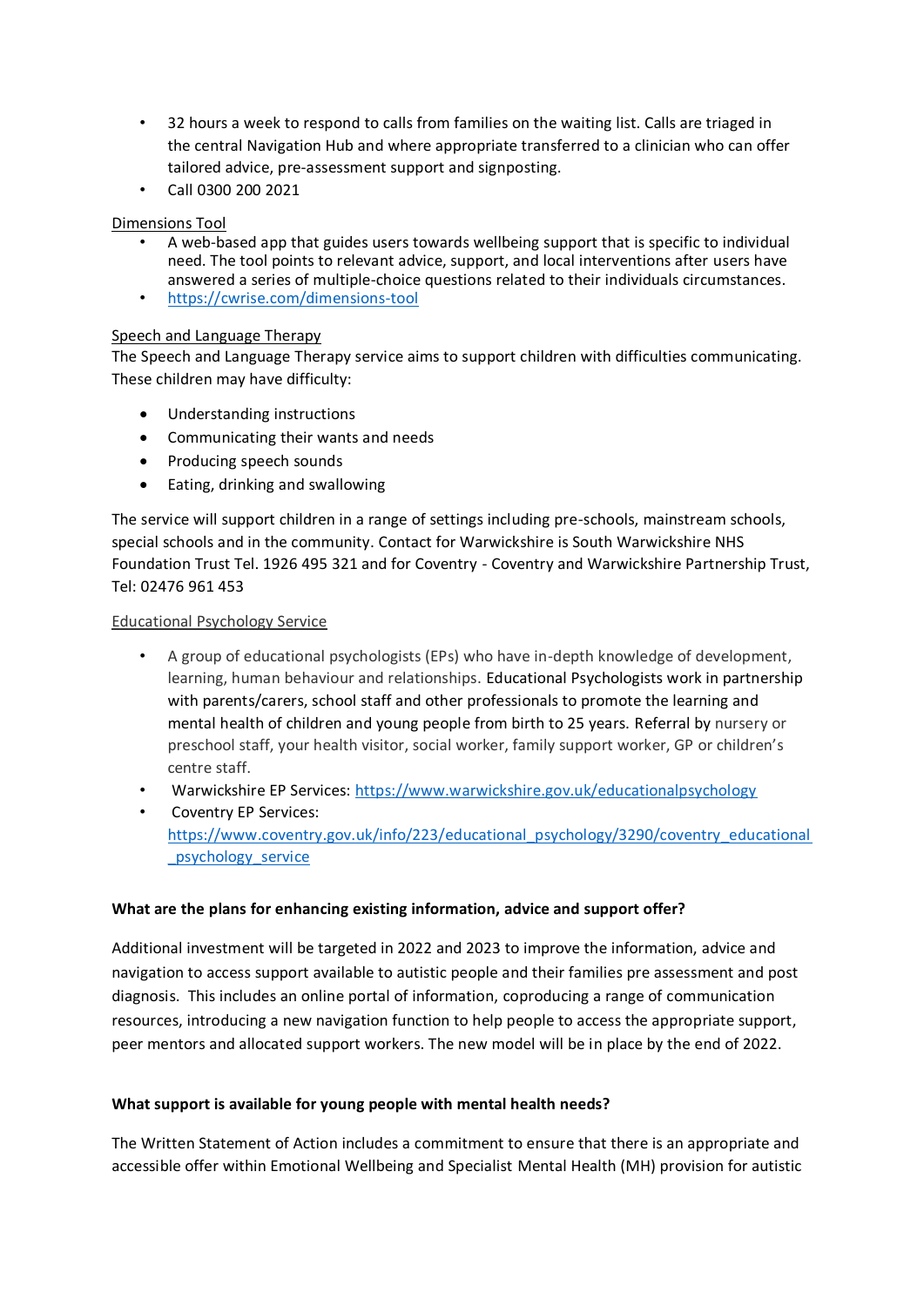children, young people and young adults through a combination of staff training and increased joint working between emotional wellbeing, specialist mental health and autism services.

For example, neurodevelopmental liaison roles have been established within Coventry and Warwickshire mental health services to improve professionals' awareness of autism and their ability to provide reasonable adjustments for autistic people within specialist services.

The following provides information about how to access RISE and wellbeing support.

Coventry and Warwickshire Children and adolescent mental health services (CAMHS) and Rise

- Rise is a family of NHS-led services providing emotional wellbeing and mental health services for children and young people in Coventry and Warwickshire, and includes:
- Online based resources and signposting to support <https://cwrise.com/>
- Helpline for Rise (Coventry and Warwickshire) Tel 024 7636 2100
- Crisis Line for Rise 08081 966798

#### Kooth

- A digital mental health platform that provides a confidential, anonymous space for all young people, including neurodiverse individuals, aged 11 - 25 years old who are worried about their mental health or are experiencing mental health issues. Kooth offers free, immediate, online counselling as well as access to lots of self-help tools such as discussion forums with peers, an online magazine and even an activity hub of challenges.
- [www.kooth.com](http://www.kooth.com/)

### Peer Mentoring mental health support

A new Peer Mentoring mental health support service has been commissioned for 16 - 18 for those in Children and adolescent mental health services (CAMHS), 18 - 25 care leavers and for those at risk of accessing mental health services. Using a combination of peer support workers, peer leaders and experts by experience – somebody who has current or past experience of living with a mental health problem – the service will provide one-to-one peer mentoring support, both face-to-face and virtually, targeted at each individual's need. The service is delivered by Coventry and Warwickshire MIND Tel: 02476 552 847 or email [admin@cwmind.org.uk](mailto:admin@cwmind.org.uk)

#### Mental Health in Schools Service

A Mental Health in Schools Service has been introduced as part of the national Trailblazer Project for children, young people and their families within the education setting. Working across Coventry and Warwickshire, the team provide low-intensity mental health interventions and support. Contact with the service is through the Rise Navigation Hub: 0300 200 2021.

#### Family Information Service

- provide information, advice and one-to-one support for families with children and young people on issues including family relationships, finance, housing, parenting support, special educational needs and disabilities (SEND), childcare, health and wellbeing.
- Warwickshire's FIS (supporting CYP aged 0-25)[: https://www.warwickshire.gov.uk/children](https://www.warwickshire.gov.uk/children-families)[families](https://www.warwickshire.gov.uk/children-families)
- Coventry FID: <https://cid.coventry.gov.uk/kb5/coventry/directory/family.page?familychannel=0>

#### Early Help service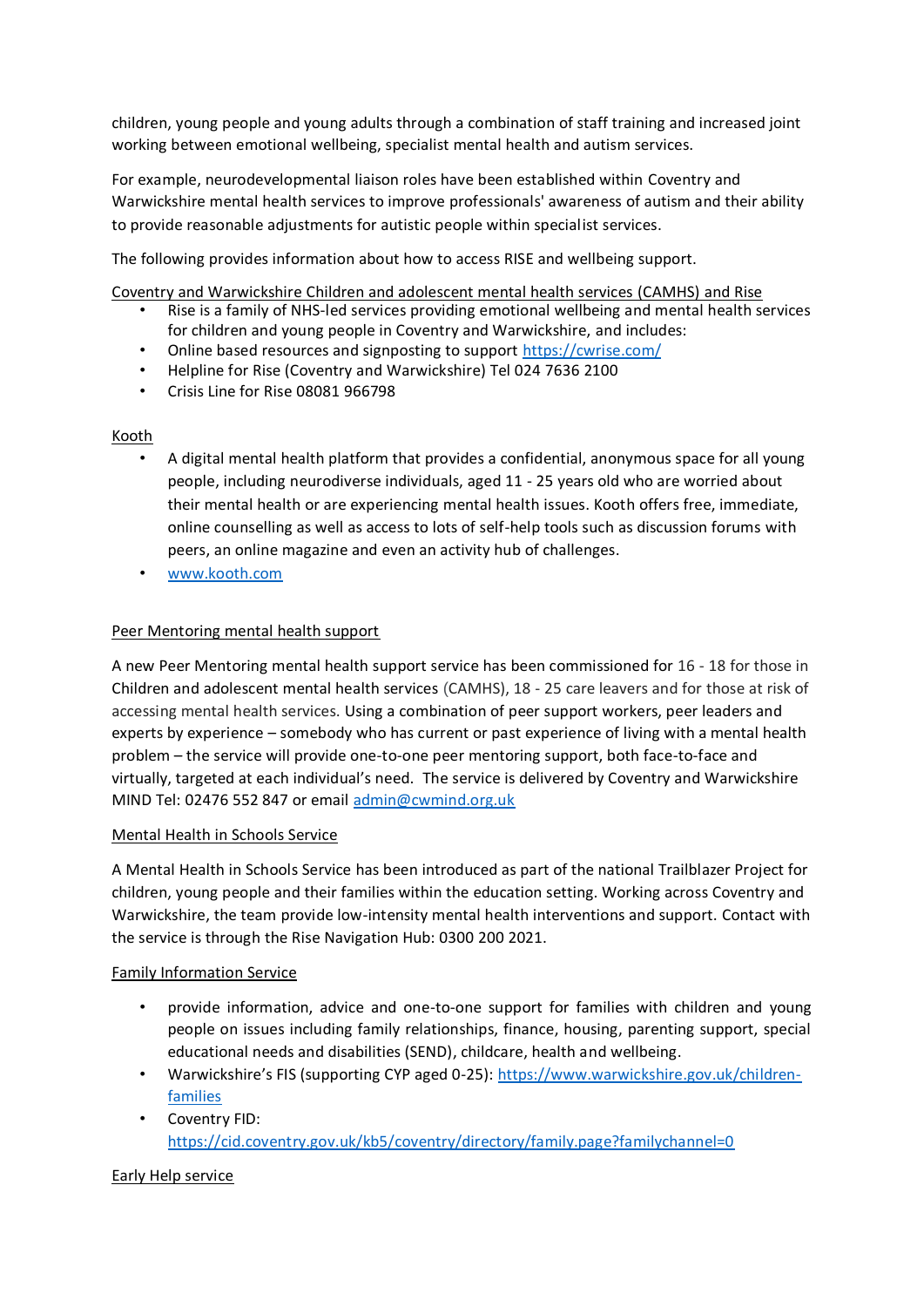- Facilitates provision of support to potentially vulnerable children and young people (0-19), and their families through sharing of information, advice, guidance, and provision of support to families as soon as a concern emerges or seems likely to emerge.
- Warwickshire's Early Help and Targeted support: <https://www.warwickshire.gov.uk/children-families/early-help-warwickshire/1>
- Coventry's Early Help support: <https://www.coventry.gov.uk/earlyhelp>

# **What support is available for autistic children under 5 years old?**

In addition to the above, the following services are available for children under 5 years old

### Health Visiting Service

- South Warwickshire Foundation Trust (SWFT) deliver the health visiting service to support families with children under school age. Healthy Child Programme – aimed at ensuring a healthy start for a child, ongoing support for parents, and access to a range of communitybased services and resources. It is a universal service that is offered to all parents.
- Universal Plus gives parents an expert response from health visitors when specific help is needed. This may be in the case of:
	- o post-natal depression
	- o sleep problems
	- o breastfeeding
	- o other feeding issues
	- o speech development
	- o concerns regarding your child's behaviour and/or development
- To speak to a Health Visitor, please ring the local health Visiting Team OR TEXT Chat Health on 07520 615293.

# Community Paediatricians

- provide specialist care for children and young people and carry out a range of duties in relation to child protection, medical advice for special educational needs, and health assessments of children in care. The role of the paediatrician involves prevention, identification, assessment, diagnosis, treatment and support.
- Referral is through a GP.

# Social Care Support

Families can ask for a social care assessment through the Multi-agency Safeguarding Hub (MASH). MASH deals with all social care requests, including 'children in need' and child protection. Children with disabilities are defined as 'children in need' under Section 17 of the Children Act 1989. Where children have disabilities considered to be severe or profound, it is recognised that a specialist service is likely to be required. These children and young people will be referred to the Children with Disabilities Team (CWDT) if they require a social work service. The level of support offered will depend on the outcome of assessment.

If eligible for social care support, an individual personal budget will be agreed that the Local Authority will make available to pay for your needs. It will be an individual decision whether this amount could be paid as a Direct Payment, which is a cash amount so that you can arrange and pay for social care support instead of the Council arranging these services. Direct Payments offer greater flexibility, choice and control than support being arranged by a social worker.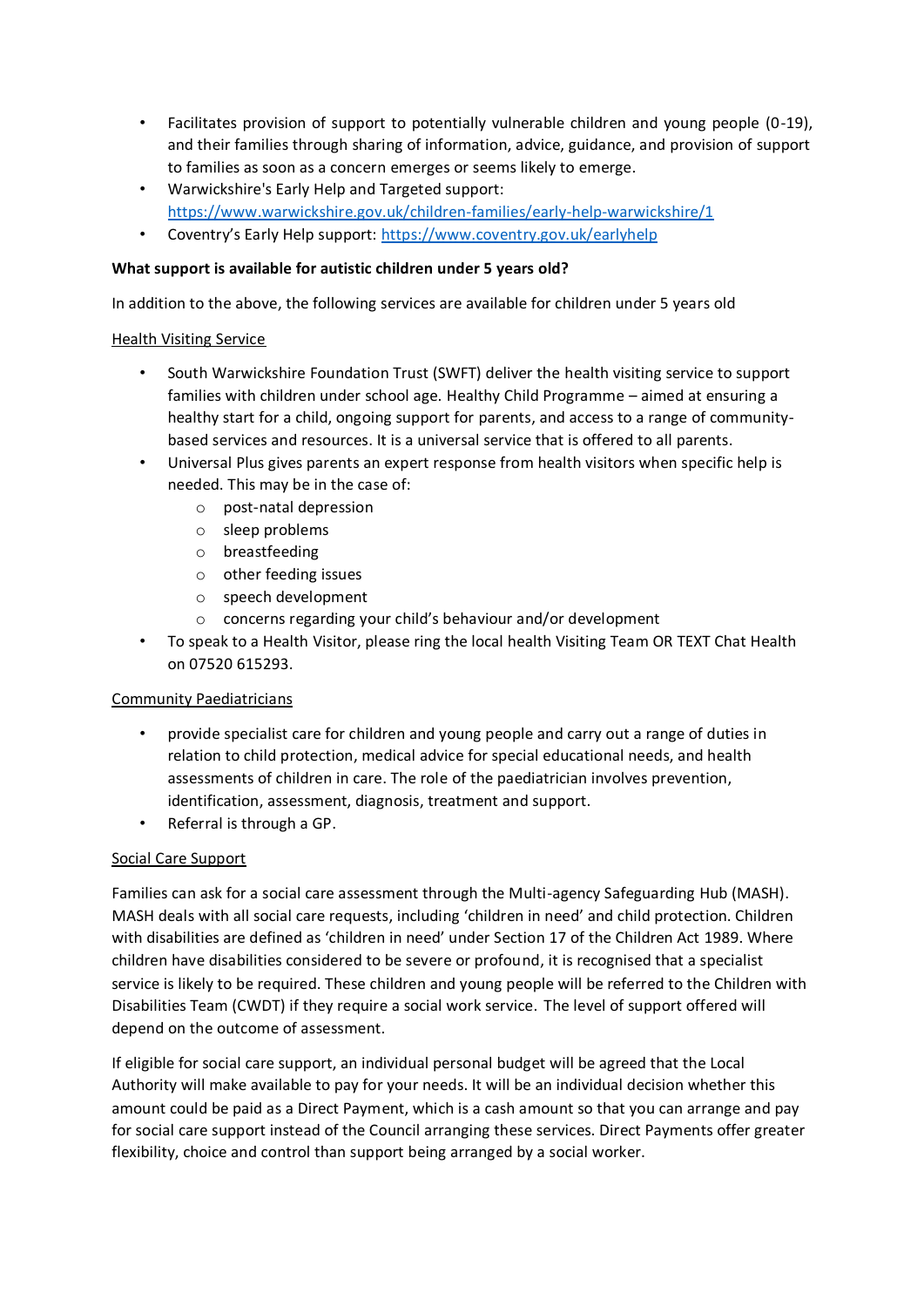All people considering themselves as carers have a right to a care act assessment by their Local Authority. Please contact your LA customer service centre to enquire.

#### Short Breaks / Respite Offer

Warwickshire County Council commission several providers of community daytime short breaks who would be able to offer support in the community or within the family home for young people aged 0- 18. Further information on the available options can be found through the SEND local offer webpage (https://www.warwickshire.gov.uk/send)*.* Overnight respite support for young people aged 0-18 is also available, please contact Warwickshire County Council on 01926 410410 for further details.

### **What is being done to support children and young people who are not in school?**

As part of the SEND and Inclusion Change Programme Warwickshire County Council aims to provide every child with access to high quality education so they can achieve their full potential. Working together with our partners, the aim is to improve the outcomes for children and young people with special educational needs and disabilities (SEND) by promoting inclusion in mainstream settings, giving schools the skills and resources to meet the needs of learners and building the confidence of parents and carers.

A new pathway to support young people who are not in school is being developed as part of the SEND and Inclusion Change programme. This will include consideration of the needs of young people with social, communication and sensory difficulties, including those with an autism diagnosis. This pathway will build on the learning from a pilot with 2 schools in Rugby which aimed to support young autistic people back into school through early and targeted intervention from education, health and care services.

#### **Does Warwickshire recognise PDA diagnosis?**

PDA (Pathological Demand Avoidance) is not currently included in the Diagnostic Manuals that clinicians used (DSM5) so it is difficult to diagnose.

Training is offered to Warwickshire schools to support them to meet the needs of young people presenting in this way. The Education Health and Care Plan (EHCP) can also be updated to capture needs and provision.

Projects on annual reviews and workforce development are part of the SEND and Inclusion Change Programme and we hope will also impact on the areas you have raised. There will be opportunities for parent carers to feed into the learning in these areas.

#### **What is being done to train and develop the workforce to support autistic people?**

Training and workforce development is a key part of the Written Statement of Action, to increase the knowledge and confidence of staff in meeting the needs of children and young people with SEND, particularly in schools. We will develop a workforce development action plan, carry out a needs assessment survey and rollout a programme of support. This will help promote and embed the 'graduated approach' so reasonable adjustments can be made to ensure that most children and young people with SEN are able to access and have their needs met within mainstream provision wherever possible,

There will also be more guidance from specialists to enable children and young people to stay in school and more clarity on the health and social care offer for schools and families.